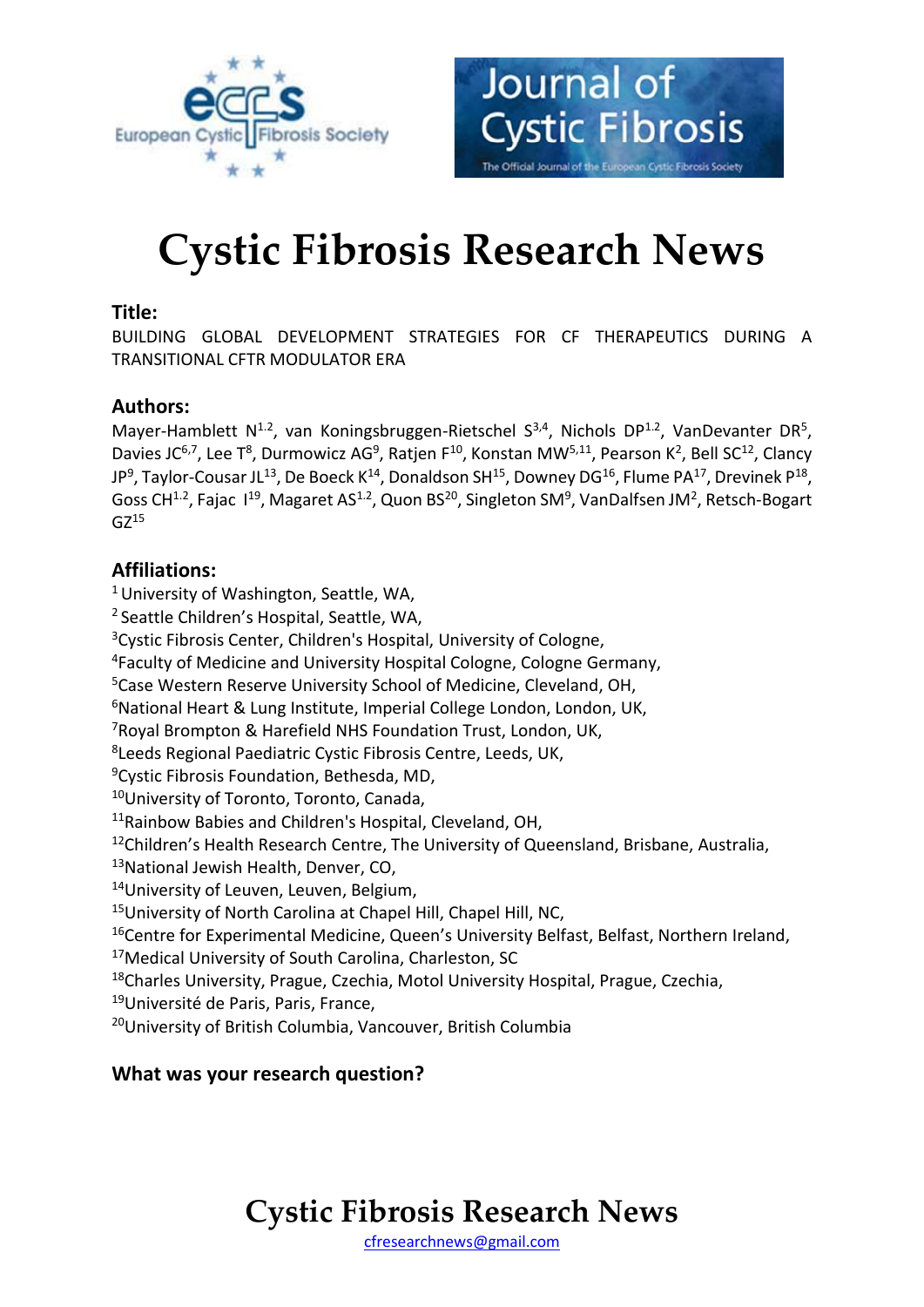



# **Cystic Fibrosis Research News**

We wanted to discuss the impact of modulator therapies (e.g. Kalydeco<sup>®</sup> and Trikafta/Kaftrio™) on the CF research landscape and identify global research priorities to encourage and support the future development of new CF therapies.

# **Why is this important?**

The CF community is experiencing many changes with the discovery of modulator therapies for which up to 90% of the CF population may be eligible. While these modulator therapies are very promising, we need to encourage global drug development efforts to continue in CF. We have heard from the CF Community that this is important for many reasons: to ensure access to disease altering therapies for all people with CF, to have multiple modulator therapy options for people with CF given varied individual response, and to develop therapies that address the symptoms of CF such as infection and inflammation.

### **What did you do?**

We brought together advisors from multiple countries and clinical trial networks for a oneday workshop at the 2019 North American Cystic Fibrosis Conference. Focusing on the areas of CFTR modulators, anti-infectives, anti-inflammatories, and paediatric drug development, the goal of the workshop was to identify the key drug development questions to promote further development of these therapies for all persons with CF.

# **What did you find?**

Key priorities to support future global drug development efforts were identified at the workshop, in particular the need for more flexibility in future drug development. Developing a new therapy when a similar therapy is already available to people with CF poses one of the more difficult scenarios and one requiring more flexibility. Regular communication between industry, academic investigators, patient organizations, regulatory agencies and CF community representatives will be needed to ensure feasible and informative clinical trials as the landscape of CF care continues to change and in particular with the increased availability of modulator therapies.

### **What does this mean and reasons for caution?**

The collaboration between the global CF research community demonstrated at this workshop and the priorities identified will provide a framework to support and advance the CF drug development pipeline. A limitation to this work, however, was that the workshop was limited to academic researchers only and did not include industry, regulatory agencies or CF community representatives. Therefore, the discussion may not completely represent the

# **Cystic Fibrosis Research News**

[cfresearchnews@gmail.com](mailto:cfresearchnews@gmail.com)